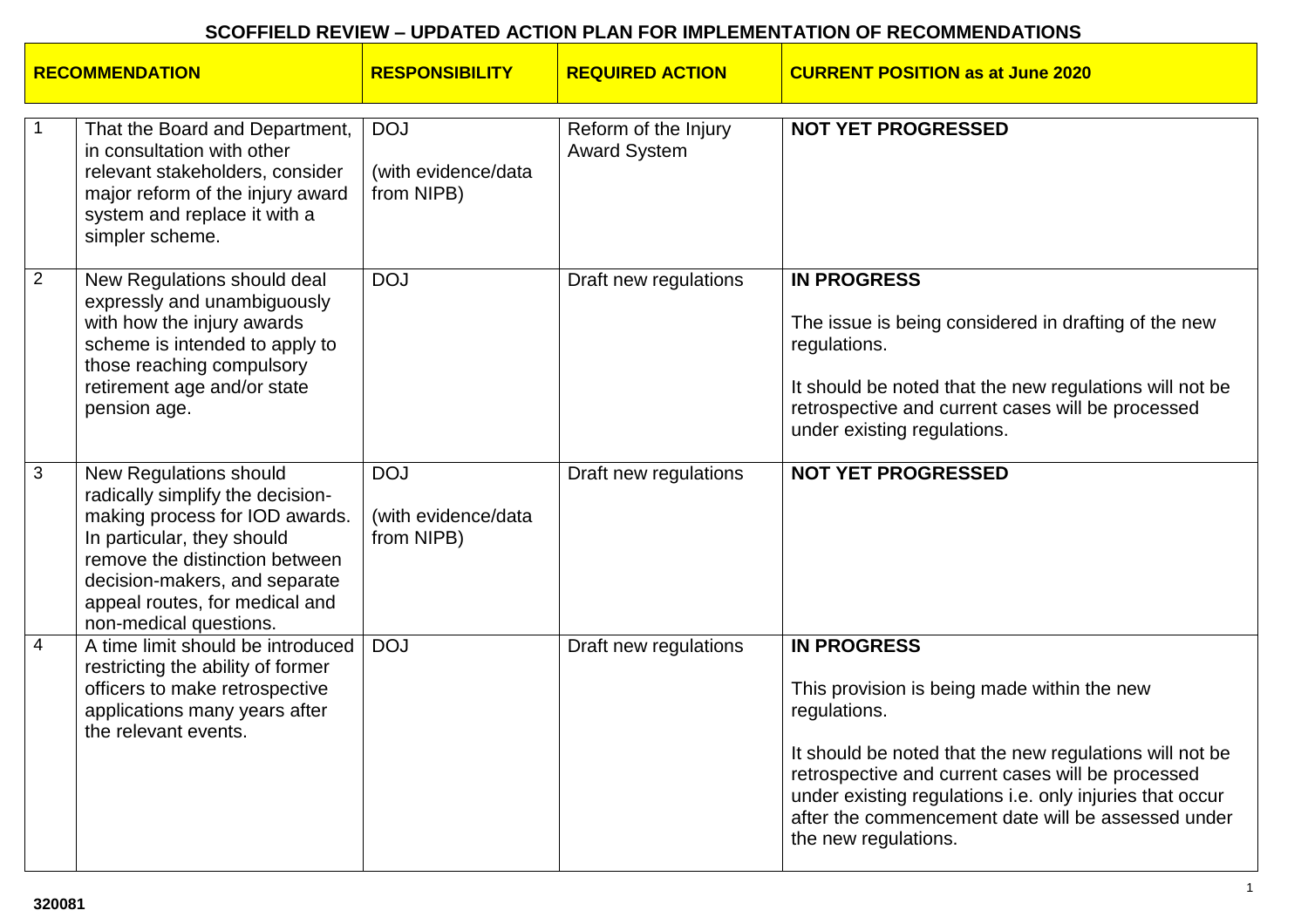| <b>RECOMMENDATION</b> |                                                                                                                                                                                                                                                                                                                                                                                                   | <b>RESPONSIBILITY</b> | <b>REQUIRED ACTION</b>                                     | <b>CURRENT POSITION as at June 2020</b>                                                                                                                                                                                                     |
|-----------------------|---------------------------------------------------------------------------------------------------------------------------------------------------------------------------------------------------------------------------------------------------------------------------------------------------------------------------------------------------------------------------------------------------|-----------------------|------------------------------------------------------------|---------------------------------------------------------------------------------------------------------------------------------------------------------------------------------------------------------------------------------------------|
|                       |                                                                                                                                                                                                                                                                                                                                                                                                   |                       |                                                            |                                                                                                                                                                                                                                             |
| 5                     | New Regulations should provide<br>that compensation recovered in<br>relation to an injury which later<br>forms the basis of an IOD<br>application be subtracted from<br>any IOD award payable.                                                                                                                                                                                                    | <b>DOJ</b>            | Draft new regulations                                      | <b>IN PROGRESS</b><br>The issue is being considered for inclusion in the new<br>regulations.<br>It should be noted that the new regulations will not be<br>retrospective and current cases will be processed<br>under existing regulations. |
| 6                     | Serious consideration should be<br>given to legislative amendment<br>moving the responsibility for<br>administering IOD awards for<br>former officers away from the<br>Policing Board and to the Chief<br>Constable.                                                                                                                                                                              | <b>DOJ</b>            | Draft new regulations<br>and agreement with<br><b>PSNI</b> | <b>IN PROGRESS</b><br>The Department will make provision in statute for the<br>delegation of this function to the PSNI and associated<br>transfer of the medical appeals function at a future<br>date.                                      |
| $\overline{7}$        | One authoritative, Northern<br>Ireland-specific guidance<br>document should be issued to<br>assist SMPs and IMRs to interpret<br>and apply the Regulations in a<br>consistent manner (and to enable<br>applicants to understand how this<br>will be done). This should be<br>agreed at least between the<br>Board and the Department,<br>although ideally also with officers'<br>representatives. | NIPB (DOJ)            | New guidance to<br><b>SMP/IMRs</b>                         | <b>IMPLEMENTED</b><br>The Policing Board published guidance for Selected<br>Medical Practitioners on its website. The Department of<br>justice has agreed that this will be issued to<br>Independent Medical Referees.                      |
| 8                     | In the course of development of<br>this further guidance, serious<br>consideration should be given to<br>abandoning the currently                                                                                                                                                                                                                                                                 | NIPB (DOJ)            | New guidance to<br><b>SMP/IMRs</b>                         | <b>IMPLEMENTED</b><br>The Policing Board has introduced a new assessment<br>policy, available on the website.                                                                                                                               |

 $\mathbb{R}$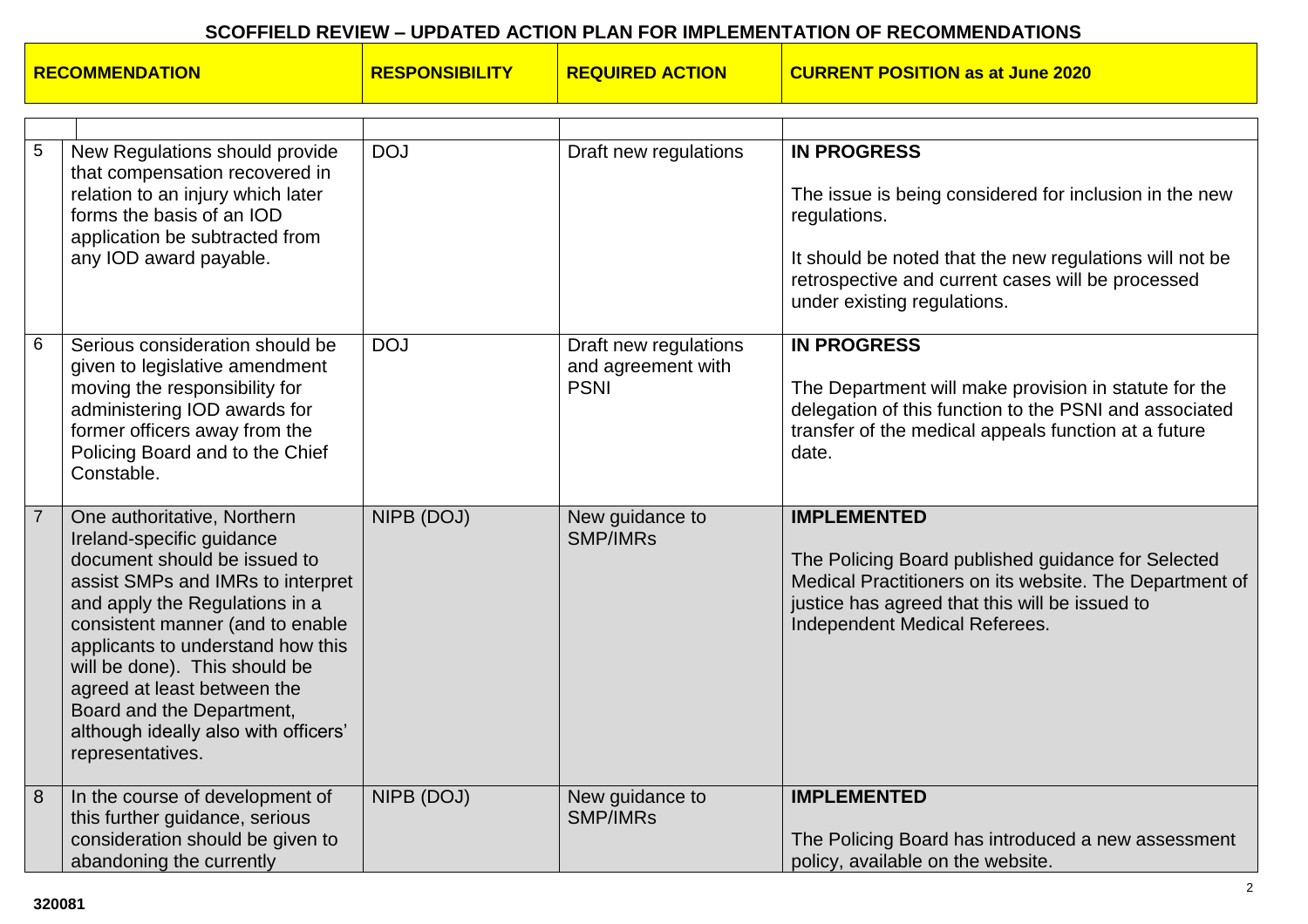| <b>RECOMMENDATION</b> |                                                                                                                                                                                                                                                                                                                                                                                                                                                                                                                                                                   | <b>RESPONSIBILITY</b>                              | <b>REQUIRED ACTION</b>             | <b>CURRENT POSITION as at June 2020</b>                                                                                         |
|-----------------------|-------------------------------------------------------------------------------------------------------------------------------------------------------------------------------------------------------------------------------------------------------------------------------------------------------------------------------------------------------------------------------------------------------------------------------------------------------------------------------------------------------------------------------------------------------------------|----------------------------------------------------|------------------------------------|---------------------------------------------------------------------------------------------------------------------------------|
|                       | recommended method of<br>calculating percentage<br>disablement, including detailed<br>reliance on the ASHE survey and<br>comparison with the officer's<br>notional uninjured police salary, in<br>favour of a much more basic<br>approach, whereby the relevant<br>medical authority would simply<br>make a judgment in the round as<br>to the severity of the impact of the<br>duty injury on the officer's earning<br>capacity, so as to select the<br>officer's appropriate band without<br>the need to calculate a specific<br>percentage disablement figure. |                                                    |                                    | The new assessment method will be used by the<br>Selected Medical Practitioner and Independent Medical<br>Referee in all cases. |
| $\overline{9}$        | In such guidance, given the<br>approach of the case-law such as<br>the Simpson case, the word<br>"permanent" should be taken to<br>mean for the rest of the officer's<br>life, rather than simply until at<br>least the attainment of<br>compulsory retirement age for<br>their rank.                                                                                                                                                                                                                                                                             | NIPB (DOJ)                                         | New guidance to<br><b>SMP/IMRs</b> | <b>IMPLEMENTED</b><br>The Policing Board has included clarification in its<br>guidance to SMP/IMRs.                             |
| 10                    | The guidance should also provide<br>SMPs and IMRs with more<br>detailed assistance, in as<br>straightforward language as<br>possible and drawing upon recent<br>case-law, on how to avoid<br>impermissibly revisiting matters<br>finally determined in previous                                                                                                                                                                                                                                                                                                   | NIPB (DOJ)<br>dependent on<br>progress of 7, 8 & 9 | New guidance to<br><b>SMP/IMRs</b> | <b>IMPLEMENTED</b><br>Further clarification is included in the Board's guidance<br>to the SMP/IMRs.                             |

 $\blacksquare$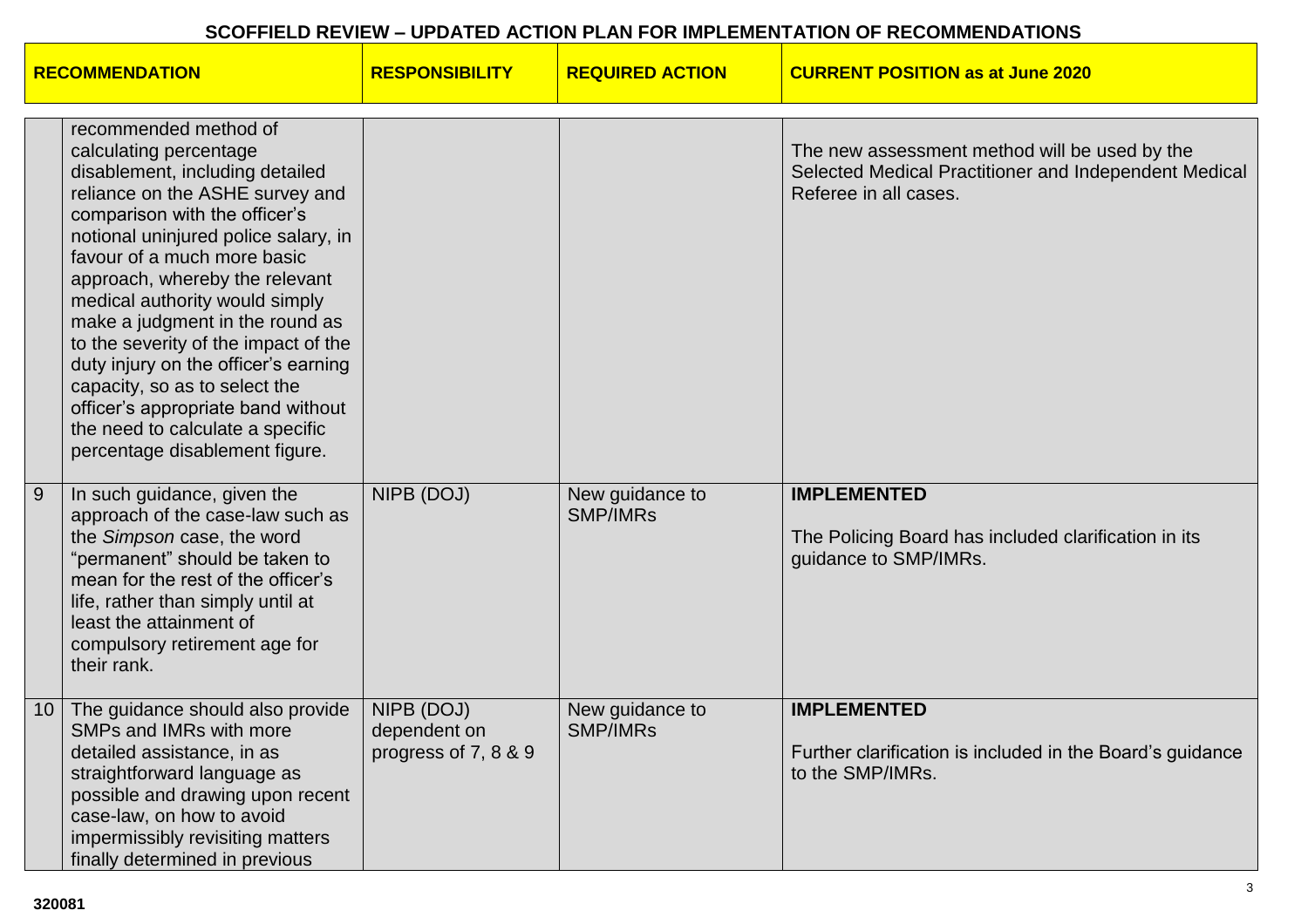| certificates and applying the<br>concept of apportionment.<br>NIPB (DOJ)<br>New guidance<br><b>IMPLEMENTED</b><br>There should be a move away<br>11<br>from automatic review for all<br>dependent on<br>cases at any fixed interval set in<br>progress of 7, 8, 9 &<br>policy. The judgment as to when<br>subject to reassessment have now exceeded the<br>10<br>a review is appropriate should be<br>original recommended interval.<br>made on a more case-sensitive<br>At this time the Board's suspension remains in place<br>basis, driven particularly by<br>until a consultation on a draft Reassessment Interval<br>medical advice on this issue from<br>the SMP and/or IMR (although it<br>Policy is undertaken. Following finalisation and<br>publication of the policy, individuals will be called for<br>ought to remain open to an officer<br>to request a review himself at any<br>reassessment in chronological order.<br>time and the Board should also<br>retain the right to initiate a review<br>at any time if information comes<br>to its attention identifying an<br>apparent relevant change in<br>in the certificate to be issued by the IMR.<br>circumstances). SMPs and IMRs<br>should expressly be asked to<br>provide the Board with advice on<br>this issue in their completion of<br>reports.<br>More limited legislative<br>DOJ (NIPB)<br>12 <sup>2</sup><br>Draft new regulations<br><b>IN PROGRESS</b><br>amendment to that recommended<br>above should be considered more<br>The Board has undertaken research in relation to the<br>urgently, if possible, to permit a<br>review to be dealt with, at least in<br>A draft Reassessment and Interval Policy will be<br>prepared and placed before the Board for approval.<br>the first instance, on the basis of<br>medical evidence provided<br>without a reference to an SMP,<br>A separate paper will be put to the Department for<br>where this is appropriate.<br>consideration of legislative amendment. | <b>RECOMMENDATION</b> |                                 | <b>RESPONSIBILITY</b> | <b>REQUIRED ACTION</b> | <b>CURRENT POSITION as at June 2020</b>                                                                                                                                                                                              |
|-------------------------------------------------------------------------------------------------------------------------------------------------------------------------------------------------------------------------------------------------------------------------------------------------------------------------------------------------------------------------------------------------------------------------------------------------------------------------------------------------------------------------------------------------------------------------------------------------------------------------------------------------------------------------------------------------------------------------------------------------------------------------------------------------------------------------------------------------------------------------------------------------------------------------------------------------------------------------------------------------------------------------------------------------------------------------------------------------------------------------------------------------------------------------------------------------------------------------------------------------------------------------------------------------------------------------------------------------------------------------------------------------------------------------------------------------------------------------------------------------------------------------------------------------------------------------------------------------------------------------------------------------------------------------------------------------------------------------------------------------------------------------------------------------------------------------------------------------------------------------------------------------------------------------------------------------------------------------------------------------|-----------------------|---------------------------------|-----------------------|------------------------|--------------------------------------------------------------------------------------------------------------------------------------------------------------------------------------------------------------------------------------|
|                                                                                                                                                                                                                                                                                                                                                                                                                                                                                                                                                                                                                                                                                                                                                                                                                                                                                                                                                                                                                                                                                                                                                                                                                                                                                                                                                                                                                                                                                                                                                                                                                                                                                                                                                                                                                                                                                                                                                                                                 |                       |                                 |                       |                        |                                                                                                                                                                                                                                      |
|                                                                                                                                                                                                                                                                                                                                                                                                                                                                                                                                                                                                                                                                                                                                                                                                                                                                                                                                                                                                                                                                                                                                                                                                                                                                                                                                                                                                                                                                                                                                                                                                                                                                                                                                                                                                                                                                                                                                                                                                 |                       |                                 |                       |                        | On internal review it has been identified that all cases<br>SMP/IMRs have been instructed in the joint guidance<br>to provide an opinion on the interval for reassessment<br>in all cases going forward. A section has been inserted |
| 13 <sup>1</sup>                                                                                                                                                                                                                                                                                                                                                                                                                                                                                                                                                                                                                                                                                                                                                                                                                                                                                                                                                                                                                                                                                                                                                                                                                                                                                                                                                                                                                                                                                                                                                                                                                                                                                                                                                                                                                                                                                                                                                                                 |                       | For the moment, there should be | NIPB (DOJ)            | New guidance           | operation of other disablement assessment schemes.<br><b>IMPLEMENTED</b>                                                                                                                                                             |

a ka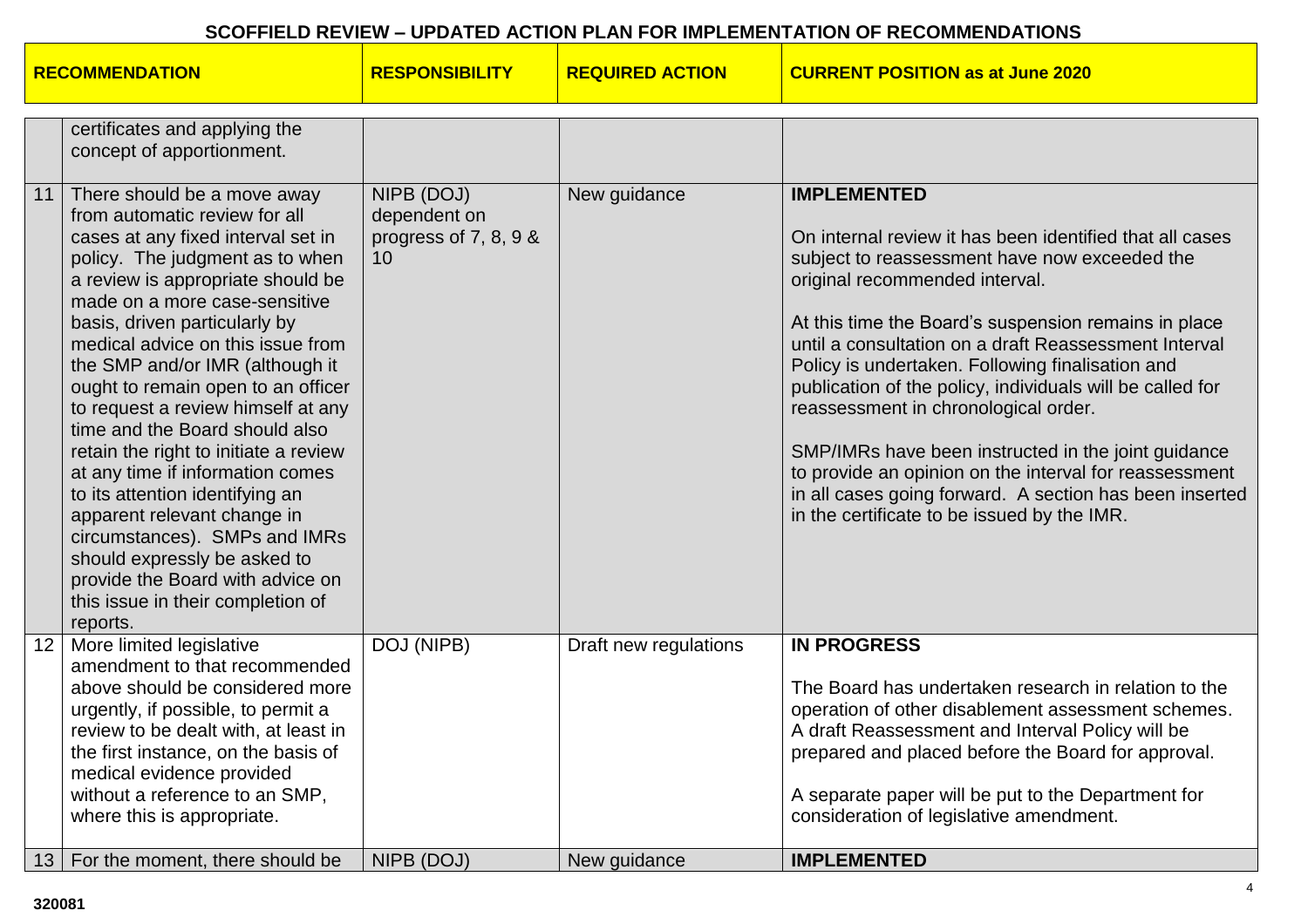| <b>RECOMMENDATION</b> |                                                                                                                                                                                                                                                                                                                                                             | <b>RESPONSIBILITY</b>                           | <b>REQUIRED ACTION</b>          | <b>CURRENT POSITION as at June 2020</b>                                                                                                                                                                                                                                                                                                                                                                                                                  |
|-----------------------|-------------------------------------------------------------------------------------------------------------------------------------------------------------------------------------------------------------------------------------------------------------------------------------------------------------------------------------------------------------|-------------------------------------------------|---------------------------------|----------------------------------------------------------------------------------------------------------------------------------------------------------------------------------------------------------------------------------------------------------------------------------------------------------------------------------------------------------------------------------------------------------------------------------------------------------|
|                       | no automatic reviews of officers at<br>age 65 or other compulsory<br>retirement age; nor should any<br>such officer's banding be reduced<br>on the basis of a calculation<br>taking into account that, had he<br>not been injured, he would in any<br>event have ceased to be a police<br>officer.                                                          | dependent on<br>progress of 7, 8, 9,<br>10 & 11 |                                 | Cases marked "permanent" will not be reassessed<br>unless specifically requested or there is a compelling<br>reason to do so and recipients will be notified<br>accordingly.                                                                                                                                                                                                                                                                             |
| 14                    | Those officers who were told in<br>clear terms that they would not be<br>subject to review, or words to that<br>effect, should not be further<br>reviewed in the absence of a<br>request from them or some<br>compelling reason why a review is<br>considered appropriate (such a<br>reason not to include merely their<br>attainment of a particular age). | <b>NIPB</b>                                     | New guidance                    | <b>IMPLEMENTED</b><br>Cases marked "permanent" will not be reassessed<br>unless specifically requested or there is a compelling<br>reason to do so.<br>The Board has informed stakeholder and<br>representative groups and asked for this position to be<br>circulated to their members.                                                                                                                                                                 |
| 15                    | SMPs and IMRs should not be<br>precluded in future from<br>designating a case as one for no<br>further review but this should<br>occur only very rarely and<br>guidance should be formulated for<br>them as to when this may be<br>appropriate.                                                                                                             | NIPB (DOJ)                                      | Policy guidance                 | <b>IMPLEMENTED</b><br>SMPs & IMRs are not precluded from designating a<br>case as one for no further reassessment and this is<br>outlined in the current joint guidance to medical<br>practitioners.<br>A draft Reassessment and Interval Policy will be<br>considered by the Board following reconstitution prior<br>to consultation with stakeholders. This incorporates<br>guidance on when a case may be designated as 'no<br>further reassessment'. |
| 16                    | Additional staff should be<br>provided to the Police                                                                                                                                                                                                                                                                                                        | <b>NIPB</b>                                     | Identify available<br>resources | <b>IMPLEMENTED</b>                                                                                                                                                                                                                                                                                                                                                                                                                                       |

a ka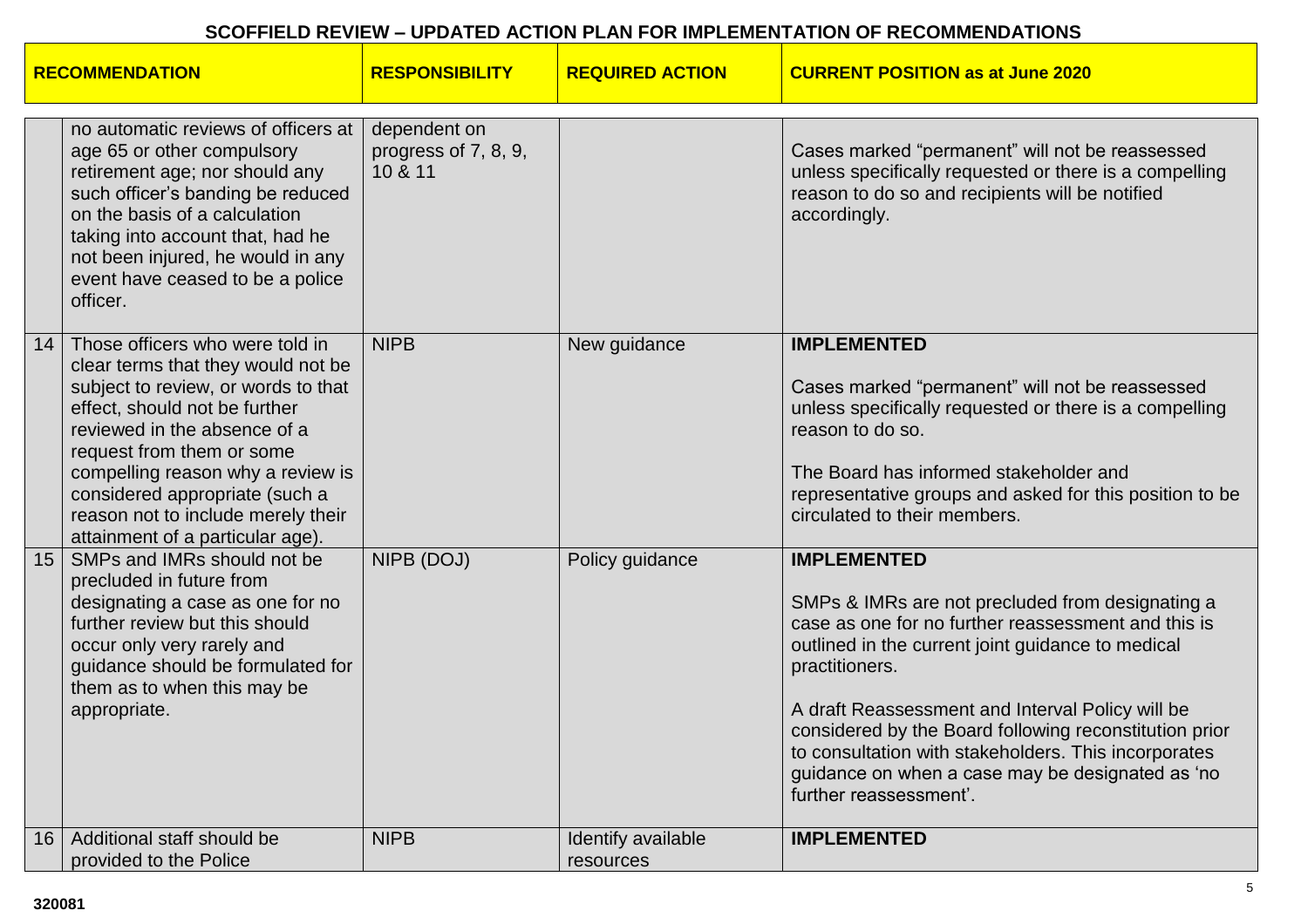| <b>RECOMMENDATION</b> |                                                                                                                                                                                                                                                                                               | <b>RESPONSIBILITY</b>                       | <b>REQUIRED ACTION</b>                                    | <b>CURRENT POSITION as at June 2020</b>                                                                                                                                                                                                                                                                                                                                                                                                                                                                                                                     |
|-----------------------|-----------------------------------------------------------------------------------------------------------------------------------------------------------------------------------------------------------------------------------------------------------------------------------------------|---------------------------------------------|-----------------------------------------------------------|-------------------------------------------------------------------------------------------------------------------------------------------------------------------------------------------------------------------------------------------------------------------------------------------------------------------------------------------------------------------------------------------------------------------------------------------------------------------------------------------------------------------------------------------------------------|
|                       | Administration Branch within the<br>Policing Board to assist it with its<br>present case-load relating to<br>applications for, and reviews of,<br>IOD awards.                                                                                                                                 |                                             |                                                           | Agency staff have been engaged to provide additional<br>support to Police Administration Branch.                                                                                                                                                                                                                                                                                                                                                                                                                                                            |
| 17                    | Any suspended reviews which<br>were prompted merely by the<br>officer's attainment of age 65 or<br>other compulsory retirement age<br>should be abandoned.                                                                                                                                    | <b>NIPB</b>                                 | Policy decision                                           | <b>IMPLEMENTED</b><br>All such reviews have been abandoned.                                                                                                                                                                                                                                                                                                                                                                                                                                                                                                 |
| 18                    | Any suspended reviews which<br>were prompted merely by the<br>Board's five-yearly review policy<br>should also be abandoned.                                                                                                                                                                  | $NIPB - cross$<br>reference with Rec<br>13. | Policy decision                                           | <b>IMPLEMENTED</b><br>All cases subject to reassessment have now exceeded<br>the original recommended interval of five years.<br>At this time the Board's suspension remains in place<br>until a consultation on a draft Reassessment and<br>Interval Policy is undertaken. Following finalisation and<br>publication of the policy, individuals will be called for<br>reassessment in chronological order.<br>SMP/IMRs have been instructed in the joint guidance<br>to provide an opinion on the interval for reassessment<br>in all cases going forward. |
| 19                    | Where a completed review has<br>resulted in an officer having had<br>his banding reduced by virtue of<br>his attainment of a particular age,<br>that is to say in a Simpson-type<br>case, this should be looked at<br>again, with a view to restoring the<br>officer to the banding he was on | <b>NIPB</b>                                 | Reconsideration and<br>restoration of previous<br>banding | <b>IMPLEMENTED</b><br>Letters have been issued to all affected officers<br>advising their pre-review bandings have been restored.<br>Payment of all arrears has been made through PSNI<br>Pensions Branch.                                                                                                                                                                                                                                                                                                                                                  |